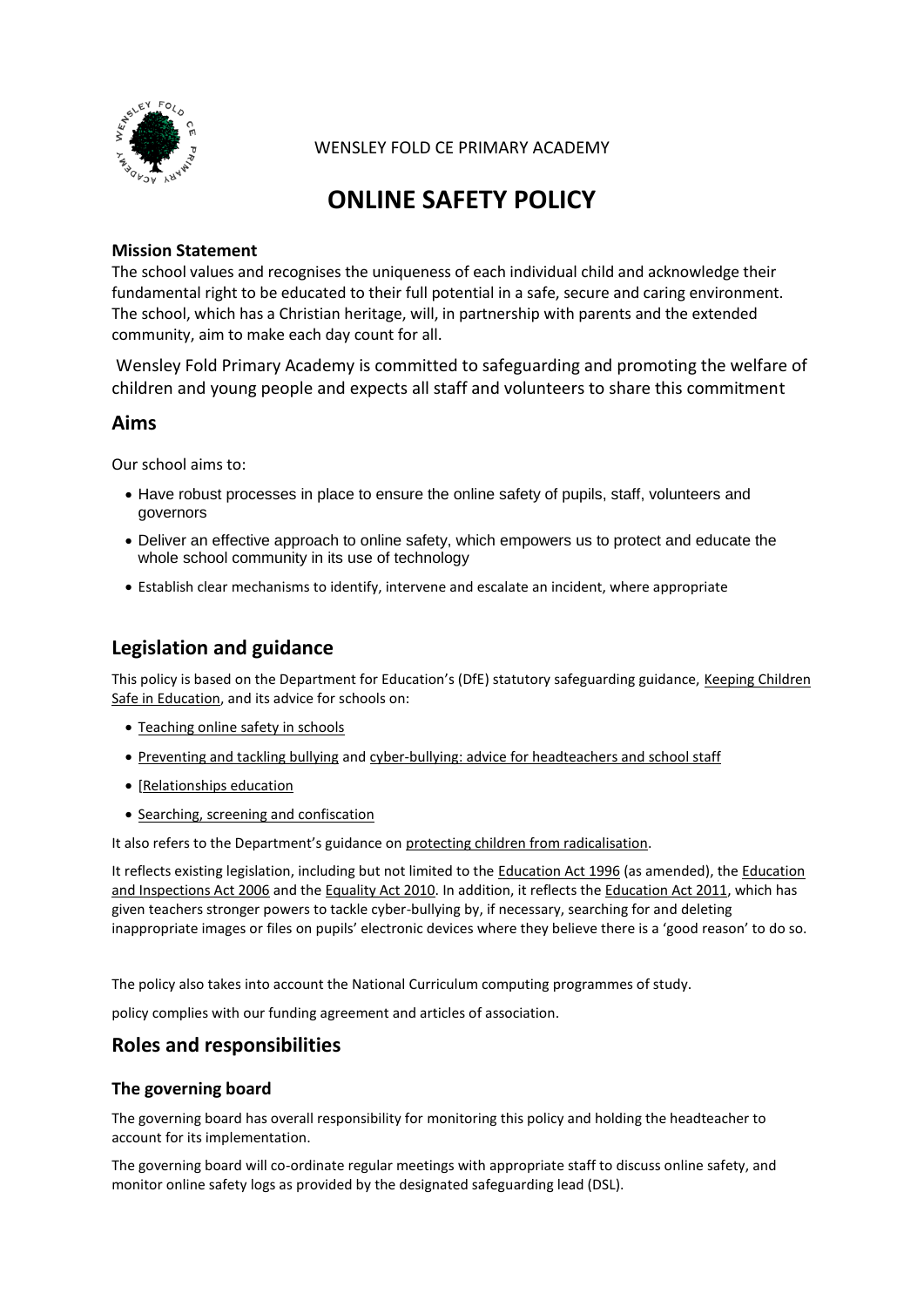The governor who oversees online safety is Ehsan Raja.

All governors will:

- Ensure that they have read and understand this policy
- Agree and adhere to the terms on acceptable use of the school's ICT systems and the internet (appendix 3)

#### **The Head teacher**

The headteacher is responsible for ensuring that staff understand this policy, and that it is being implemented consistently throughout the school.

#### **The designated safeguarding lead**

Details of the school's DSL are set out in our child protection and safeguarding policy as well relevant job descriptions.

The DSL takes lead responsibility for online safety in school, in particular:

- Supporting the headteacher in ensuring that staff understand this policy and that it is being implemented consistently throughout the school
- Working with the headteacher, ICT manager and other staff, as necessary, to address any online safety issues or incidents
- Ensuring that any online safety incidents are logged (see appendix 5) and dealt with appropriately in line with this policy
- Ensuring that any incidents of cyber-bullying are logged and dealt with appropriately in line with the school behaviour policy
- Updating and delivering staff training on online safety (appendix 4 contains a self-audit for staff on online safety training needs)
- Liaising with other agencies and/or external services if necessary
- Providing regular reports on online safety in school to the headteacher and/or governing board

This list is not intended to be exhaustive.

#### **The ICT Leader/technicians**

The ICT manager is responsible for:

- Putting in place appropriate filtering and monitoring systems, which are updated on a regular basis and keep pupils safe from potentially harmful and inappropriate content and contact online while at school, including terrorist and extremist material
- Ensuring that the school's ICT systems are secure and protected against viruses and malware, and that such safety mechanisms are updated regularly
- Blocking access to potentially dangerous sites and, where possible, preventing the downloading of potentially dangerous files
- Ensuring that any online safety incidents are logged (see appendix 5) and dealt with appropriately in line with this policy
- Ensuring that any incidents of cyber-bullying are dealt with appropriately in line with the school behaviour policy

This list is not intended to be exhaustive.

#### **All staff and volunteers**

All staff, including contractors and agency staff, and volunteers are responsible for: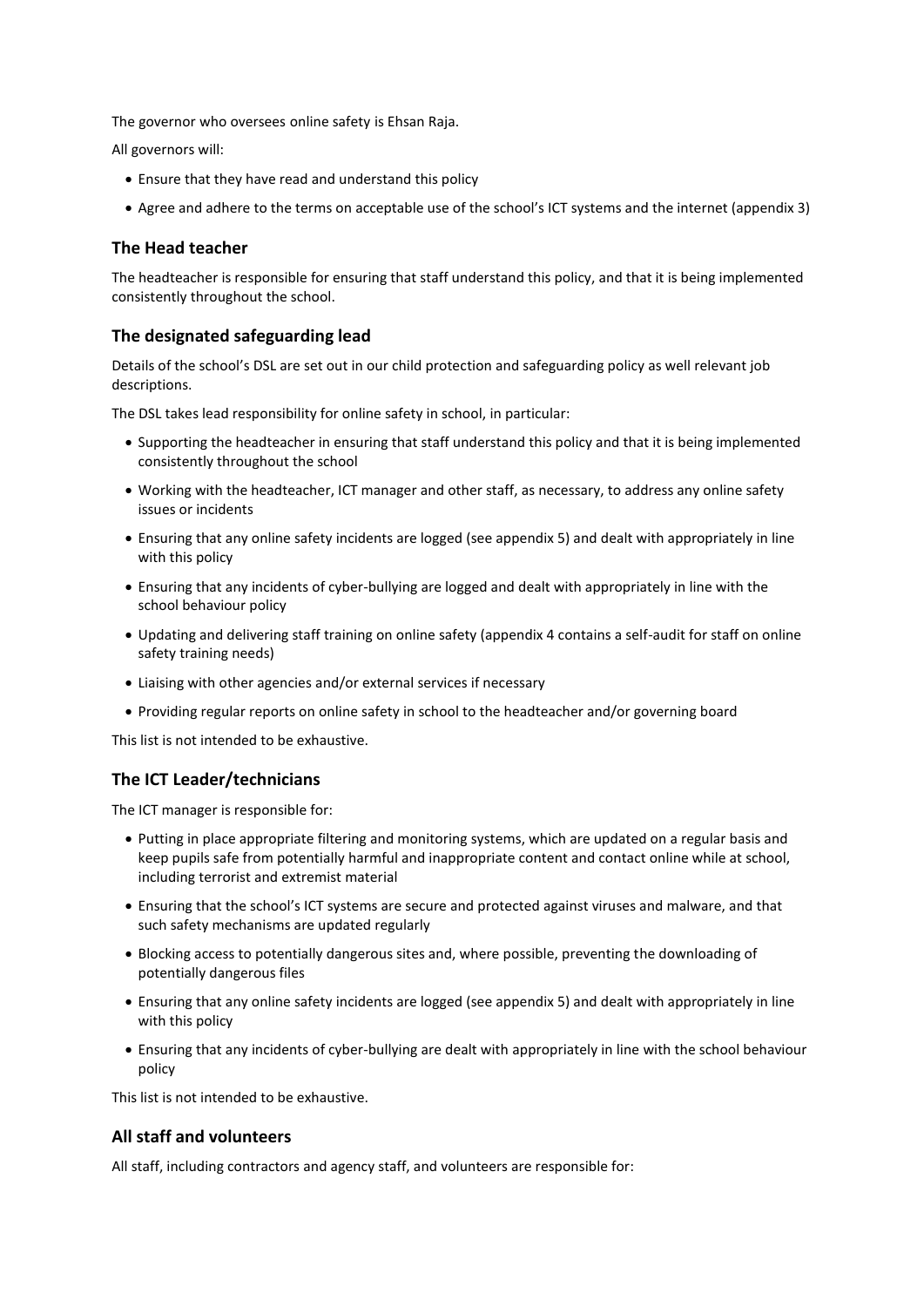- Maintaining an understanding of this policy
- Implementing this policy consistently
- Agreeing and adhering to the terms on acceptable use of the school's ICT systems and the internet (appendix 3), and ensuring that pupils follow the school's terms on acceptable use (appendices 1 and 2)
- Working with the DSL to ensure that any online safety incidents are logged (see appendix 5) and dealt with appropriately in line with this policy. CPOMS
- Ensuring that any incidents of cyber-bullying are dealt with appropriately in line with the school behaviour policy

This list is not intended to be exhaustive.

#### **Parents**

Parents are expected to:

- Notify a member of staff or the headteacher of any concerns or queries regarding this policy
- Ensure their child has read, understood and agreed to the terms on acceptable use of the school's ICT systems and internet (appendices 1 and 2)

Parents can seek further guidance on keeping children safe online from the following organisations and websites:

- What are the issues? [UK Safer Internet Centre](https://www.saferinternet.org.uk/advice-centre/parents-and-carers/what-are-issues)
- Hot topics [Childnet International](http://www.childnet.com/parents-and-carers/hot-topics)
- Parent factsheet [Childnet International](https://www.childnet.com/resources/parents-and-carers-resource-sheet)

#### **Visitors and members of the community**

Visitors and members of the community who use the school's ICT systems or internet will be made aware of this policy, when relevant, and expected to read and follow it. If appropriate, they will be expected to agree to the terms on acceptable use (appendix 3).

### **Educating pupils about online safety**

Pupils will be taught about online safety as part of the curriculum:

From September 2020 **all** schools will have to teach:

[Relationships education and health education](https://schoolleaders.thekeysupport.com/uid/8b76f587-7bf6-4994-abf0-43850c6e8d73/) in primary schools

This new requirement includes aspects about online safety

In **Key Stage 1**, pupils will be taught to:

- Use technology safely and respectfully, keeping personal information private
- Identify where to go for help and support when they have concerns about content or contact on the internet or other online technologies

Pupils in **Key Stage 2** will be taught to:

- Use technology safely, respectfully and responsibly
- Recognise acceptable and unacceptable behaviour
- Identify a range of ways to report concerns about content and contact

*By the end of primary school, pupils will know:*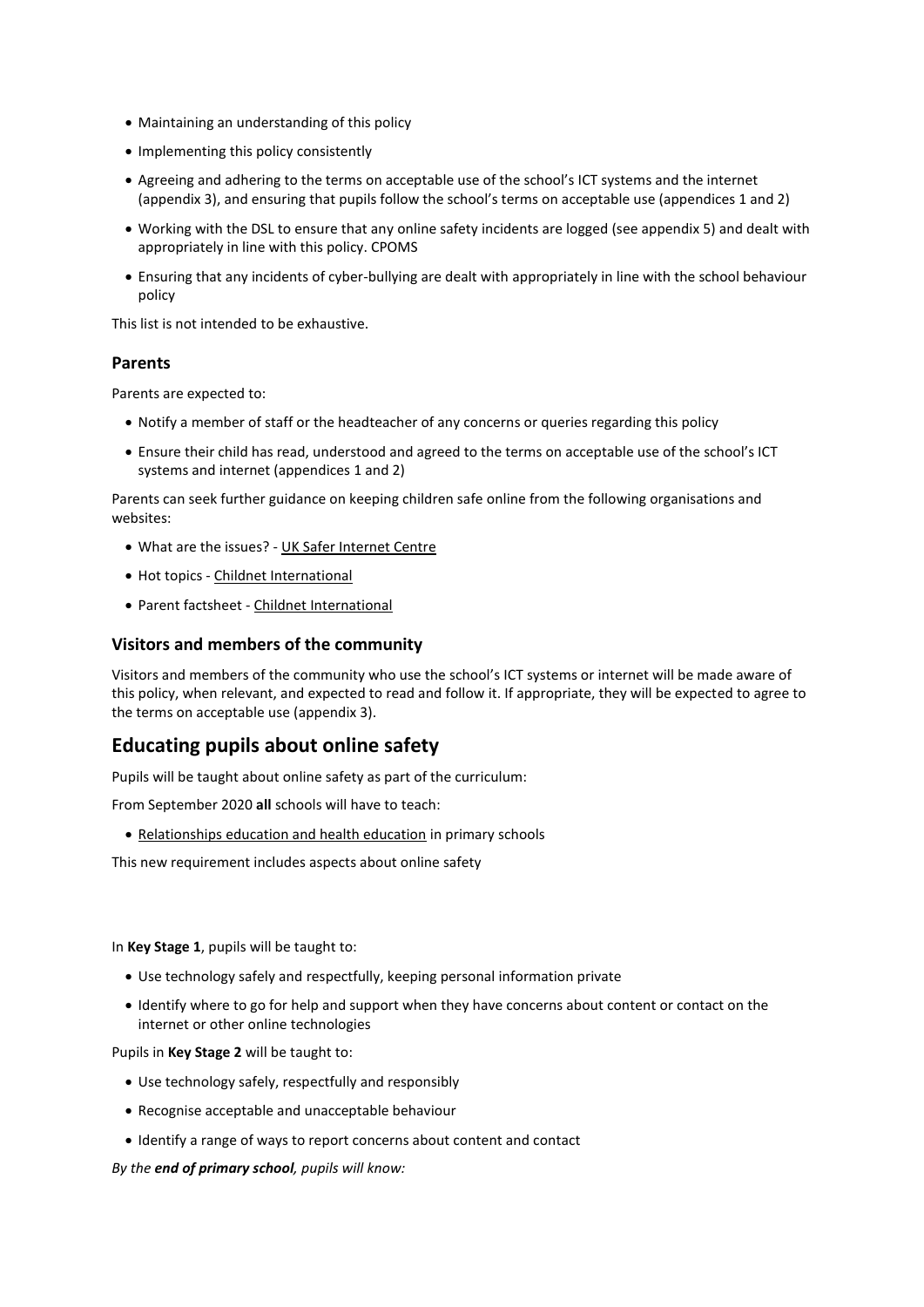- *That people sometimes behave differently online, including by pretending to be someone they are not.*
- *That the same principles apply to online relationships as to face-to-face relationships, including the importance of respect for others online including when we are anonymous*
- *The rules and principles for keeping safe online, how to recognise risks, harmful content and contact, and how to report them*
- *How to critically consider their online friendships and sources of information including awareness of the risks associated with people they have never met*
- *How information and data is shared and used online*
- *How to respond safely and appropriately to adults they may encounter (in all contexts, including online) whom they do not know*

The safe use of social media and the internet will also be covered in other subjects where relevant.

The school will use assemblies to raise pupils' awareness of the dangers that can be encountered online and may also invite speakers to talk to pupils about this.

### **Educating parents about online safety**

The school will raise parents' awareness of internet safety in letters or other communications home, and in information via our website. This policy will also be shared with parents.

If parents have any queries or concerns in relation to online safety, these should be raised in the first instance with the headteacher and/or the DSL.

Concerns or queries about this policy can be raised with any member of staff or the headteacher.

### **Cyber-bullying**

#### **6Definition**

Cyber-bullying takes place online, such as through social networking sites, messaging apps or gaming sites. Like other forms of bullying, it is the repetitive, intentional harming of one person or group by another person or group, where the relationship involves an imbalance of power. (See also the school behaviour policy.)

#### **Preventing and addressing cyber-bullying**

To help prevent cyber-bullying, we will ensure that pupils understand what it is and what to do if they become aware of it happening to them or others. We will ensure that pupils know how they can report any incidents and are encouraged to do so, including where they are a witness rather than the victim.

The school will actively discuss cyber-bullying with pupils, explaining the reasons why it occurs, the forms it may take and what the consequences can be. Class teachers will discuss cyber-bullying with their classes, and the issue will be addressed in assemblies.

Teaching staff are also encouraged to find opportunities to use aspects of the curriculum to cover cyberbullying. This includes personal, social, health and economic (PSHE) education, and other subjects where appropriate.

All staff, governors and volunteers (where appropriate) receive training on cyber-bullying, its impact and ways to support pupils, as part of safeguarding training (see section 11 for more detail).

The school also sends information/leaflets on cyber-bullying to parents so that they are aware of the signs, how to report it and how they can support children who may be affected.

In relation to a specific incident of cyber-bullying, the school will follow the processes set out in the school behaviour policy. Where illegal, inappropriate or harmful material has been spread among pupils, the school will use all reasonable endeavours to ensure the incident is contained.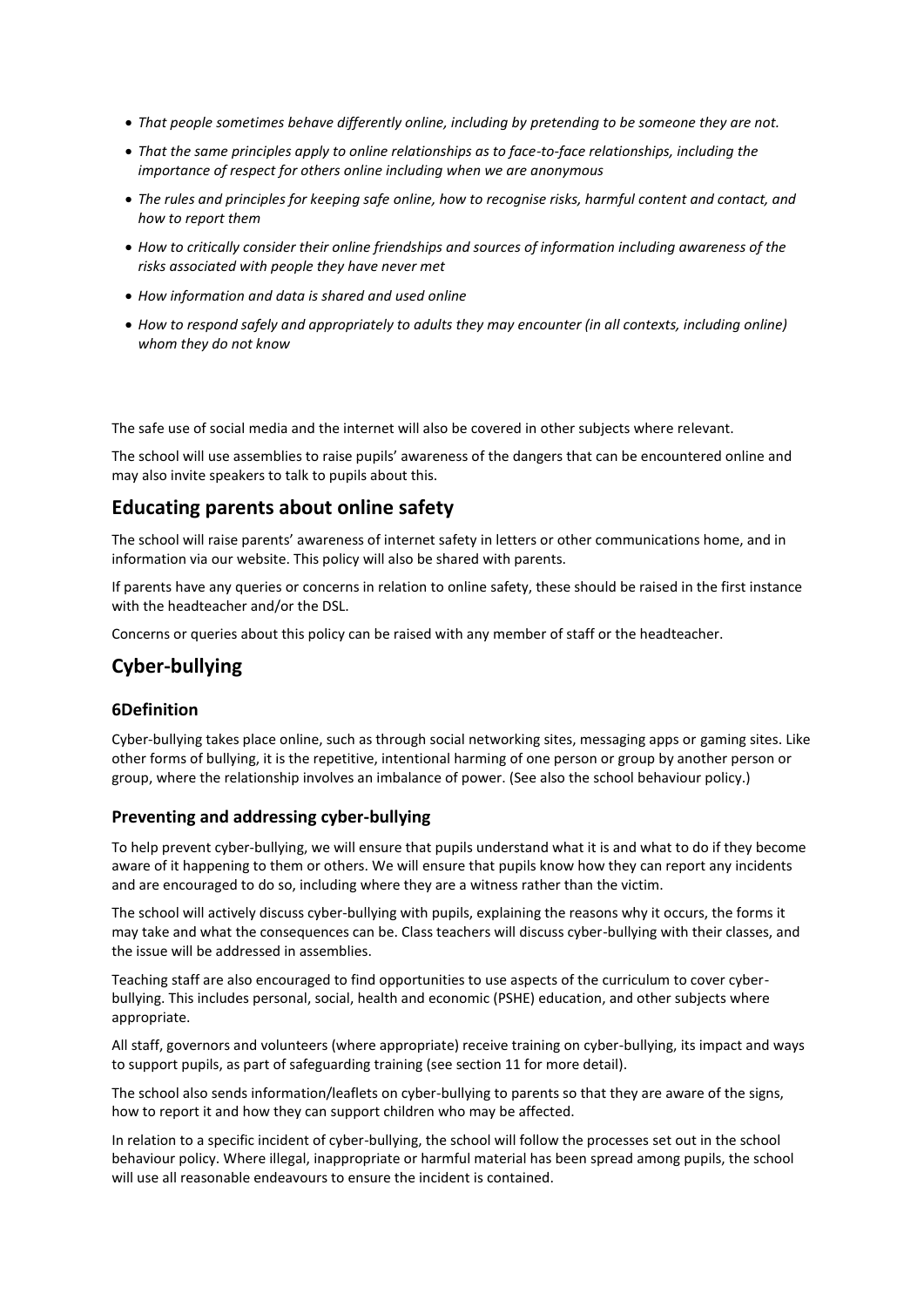The DSL will consider whether the incident should be reported to the police if it involves illegal material, and will work with external services if it is deemed necessary to do so.

#### **Examining electronic devices**

School staff have the specific power under the Education and Inspections Act 2006 (which has been increased by the Education Act 2011) to search for and, if necessary, delete inappropriate images or files on pupils' electronic devices, including mobile phones, iPads and other tablet devices, where they believe there is a 'good reason' to do so.

When deciding whether there is a good reason to examine or erase data or files on an electronic device, staff must reasonably suspect that the data or file in question has been, or could be, used to:

- Cause harm, and/or
- Disrupt teaching, and/or
- Break any of the school rules

If inappropriate material is found on the device, it is up to the staff member in conjunction with the DSL or other member of the senior leadership team to decide whether they should:

- Delete that material, or
- Retain it as evidence (of a criminal offence or a breach of school discipline), and/or
- Report it to the police

Any searching of pupils will be carried out in line with the DfE's latest guidance on [screening, searching and](https://www.gov.uk/government/publications/searching-screening-and-confiscation)  [confiscation.](https://www.gov.uk/government/publications/searching-screening-and-confiscation)

Any complaints about searching for or deleting inappropriate images or files on pupils' electronic devices will be dealt with through the school complaints procedure.

### **Acceptable use of the internet in school**

All pupils, parents, staff, volunteers and governors are expected to sign an agreement regarding the acceptable use of the school's ICT systems and the internet (appendix 1). Visitors will be expected to read and agree to the school's terms on acceptable use if relevant.

Use of the school's internet must be for educational purposes only, or for the purpose of fulfilling the duties of an individual's role.

We will monitor the websites visited by pupils, staff, volunteers, governors and visitors (where relevant) to ensure they comply with the above.

More information is set out in the acceptable use agreements in appendices 1, 2 and 3.

#### **Pupils using mobile devices in school**

Pupils are not permitted to use personal mobiles devices in school, at any time.

#### **Staff using work devices outside school**

Staff members using a work device outside school must not install any unauthorised software on the device and must not use the device in any way which would violate the school's terms of acceptable use.

Staff must ensure that their work device is secure and password-protected, and that they do not share their password with others. They must take all reasonable steps to ensure the security of their work device when using it outside school. Any USB devices containing data relating to the school must be encrypted.

If staff have any concerns over the security of their device, they must seek advice from the ICT manager.

Work devices must be used solely for work activities.

### **How the school will respond to issues of misuse**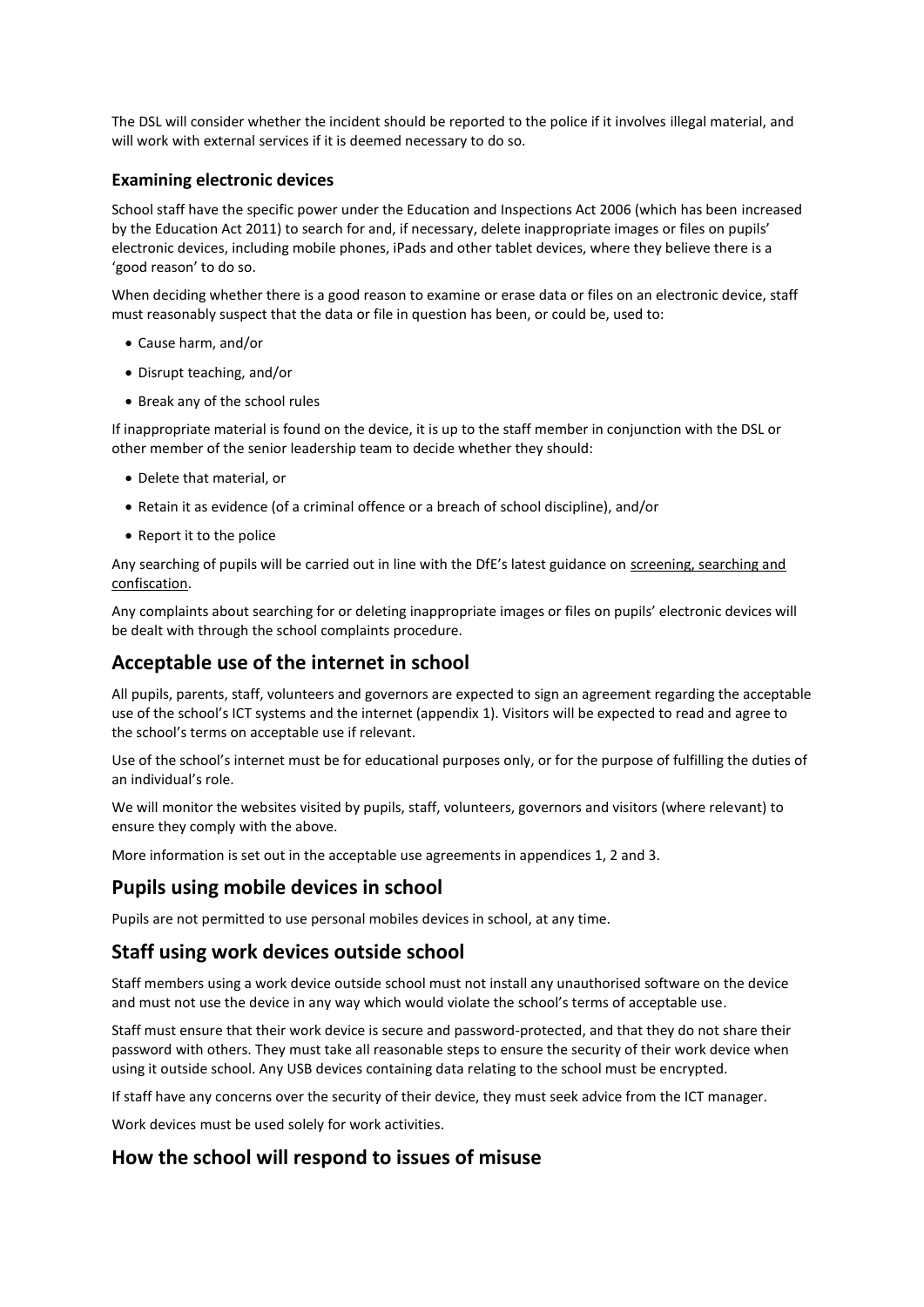Where a pupil misuses the school's ICT systems or internet, we will follow the procedures set out in our behaviour management policy. The action taken will depend on the individual circumstances, nature and seriousness of the specific incident, and will be proportionate.

Where a staff member misuses the school's ICT systems or the internet, or misuses a personal device where the action constitutes misconduct, the matter will be dealt with in accordance with the staff disciplinary procedures/staff code of conduct. The action taken will depend on the individual circumstances, nature and seriousness of the specific incident.

The school will consider whether incidents which involve illegal activity or content, or otherwise serious incidents, should be reported to the police.

### **Training**

All new staff members will receive training, as part of their induction, on safe internet use and online safeguarding issues including cyber-bullying and the risks of online radicalisation.

All staff members will receive refresher training at least once each academic year as part of safeguarding training, as well as relevant updates as required (for example through emails, e-bulletins and staff meetings).

The DSL will undertake child protection and safeguarding training, which will include online safety, at least every 2 years. They will also update their knowledge and skills on the subject of online safety at regular intervals, and at least annually.

Governors will receive training on safe internet use and online safeguarding issues as part of their safeguarding training.

Volunteers will receive appropriate training and updates, if applicable.

More information about safeguarding training is set out in our child protection and safeguarding policy.

### **Monitoring arrangements**

The DSL logs behaviour and safeguarding issues related to online safety.

This policy will be reviewed every year by the computing co-ordinator and DSL. At every review, the policy will be shared with the governing board.

### **Links with other policies**

This online safety policy is linked to our:

- Child protection and safeguarding policy
- Behaviour policy
- Staff disciplinary procedures
- Data protection policy and privacy notices
- Complaints procedure

T Doule Online safety lead and computing lead

November 2020

To be reviewed November 2022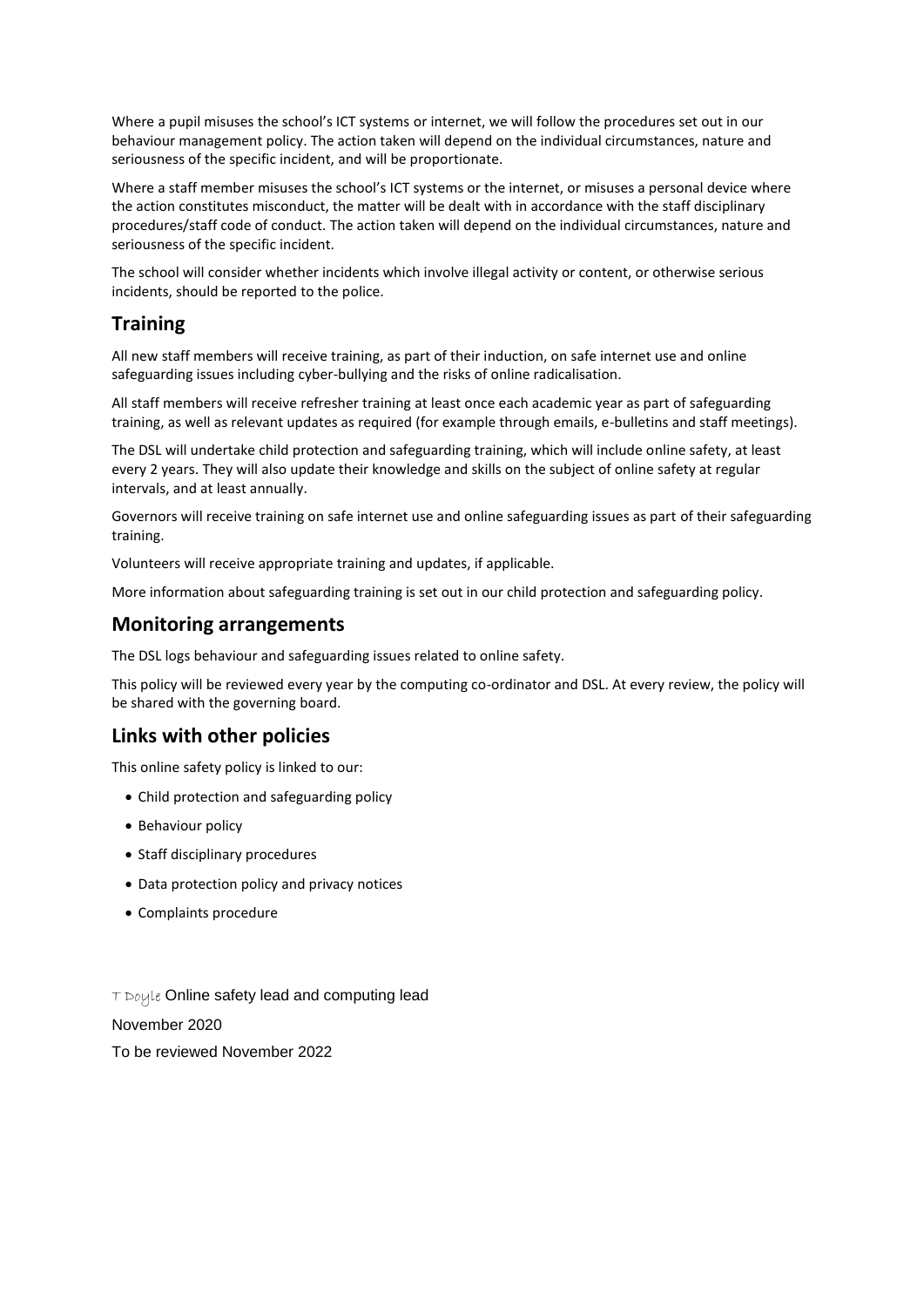#### APENDIX 1

## Staff (and Volunteer) Acceptable Use Policy Agreement

### *Academy Policy*

New technologies have become integral to the lives of children and young people in today's society, both within schools / academies and in their lives outside school. The internet and other digital information and communications technologies are powerful tools, which open up new opportunities for everyone. These technologies can stimulate discussion, promote creativity and stimulate awareness of context to promote effective learning. They also bring opportunities for staff to be more creative and productive in their work. All users should have an entitlement to safe access to the internet and digital technologies at all times.

*This Acceptable Use Policy is intended to ensure:*

- that staff and volunteers will be responsible users and stay safe while using the internet and other communications technologies for educational, personal and recreational use.
- that Academy systems and users are protected from accidental or deliberate misuse that could put the security of the systems and users at risk.
- that staff are protected from potential risk in their use of technology in their everyday work.

The Academy will try to ensure that staff and volunteers will have good access to digital technology to enhance their work, to enhance learning opportunities for *pupils* learning and will, in return, expect staff and volunteers to agree to be responsible users.

### *Acceptable Use Policy Agreement*

I understand that I must use Academy systems in a responsible way, to ensure that there is no risk to my safety or to the safety and security of the systems and other users. I recognise the value of the use of digital technology for enhancing learning and will ensure that pupils receive opportunities to gain from the use of digital technology. I will, where possible, educate the young people in my care in the safe use of digital technology and embed online safety in my work with young people.

*For my professional and personal safety:*

- I understand that the Academy will monitor my use of the Academy's digital technology and communications systems.
- I understand that the rules set out in this agreement also apply to use of these technologies (e.g. laptops, email, etc.) out of school, and to the transfer of personal data (digital or paper based) out of school.
- I understand that the Academy's digital technology systems are primarily intended for educational use and that I will only use the systems for personal or recreational use within the policies and rules set down by the Academy.
- I will not disclose my username or password to anyone else, nor will I try to use any other person's username and password. I understand that I should not write down or store a password where it is possible that someone may steal it.
- I will immediately report any illegal, inappropriate or harmful material or incident, I become aware of, to the appropriate person.

*I* will be professional in my communications and actions when using Academy *ICT* systems:

- I will not access, copy, remove or otherwise alter any other user's files, without their express permission.
- I will communicate with others in a professional manner, I will not use aggressive or inappropriate language and I appreciate that others may have different opinions.
- I will ensure that when I take and / or publish images of others I will do so with their permission and in accordance with the Academy's policy on the use of digital / video images. I will not use my personal equipment to record these images, unless I have permission to do so. Where these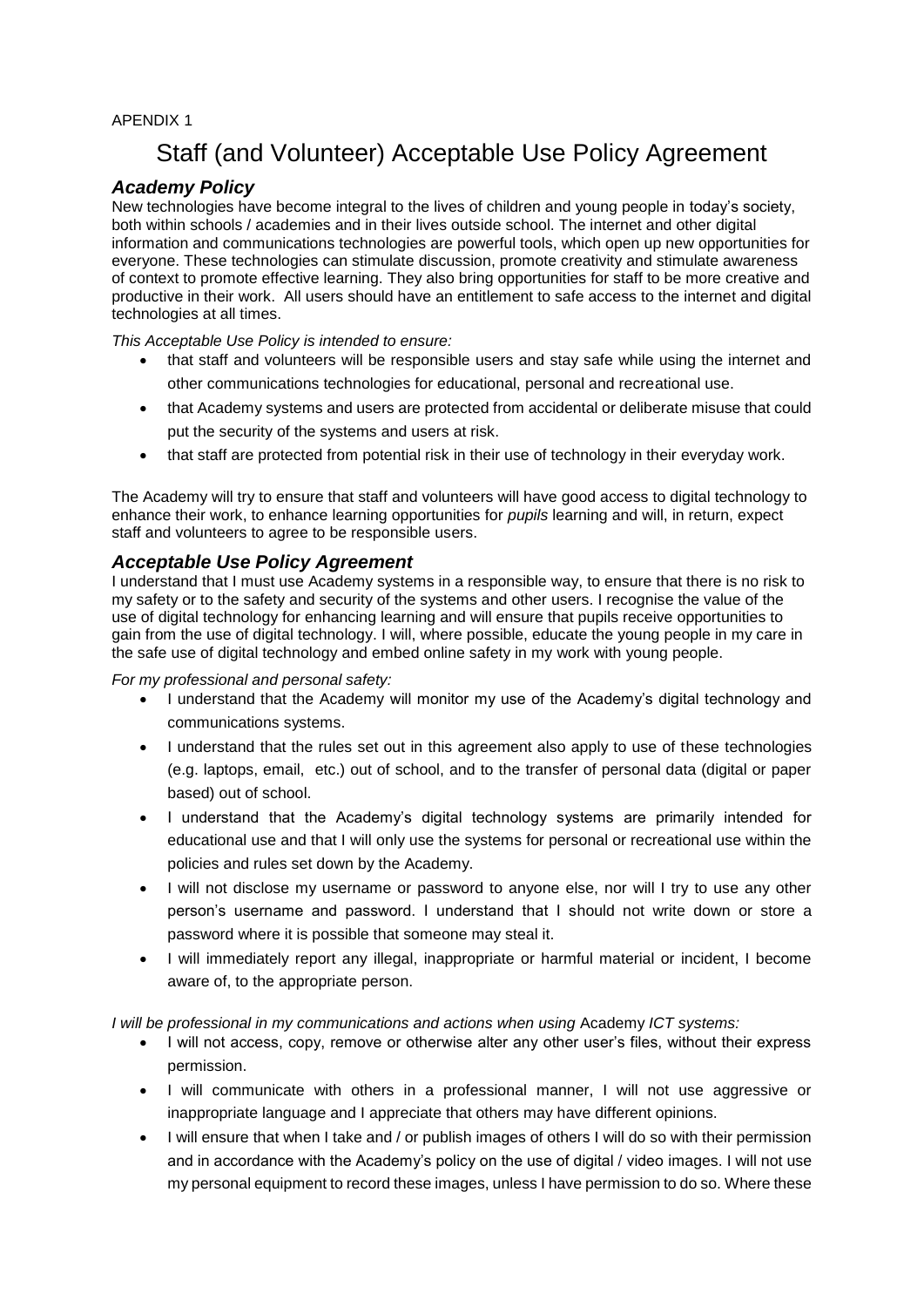images are published (eg on the Academy website etc) it will not be possible to identify by name, or other personal information, those who are featured.

- I will only use social networking sites in accordance with the Academy's policies.
- I will only communicate with students / pupils and parents / carers using official Academy systems. Any such communication will be professional in tone and manner.
- I will not engage in any on-line activity that may compromise my professional responsibilities.

#### *The Academy and the local authority have the responsibility to provide safe and secure access to technologies and ensure the smooth running of the Academy*.

- When I use my mobile devices (laptops / tablets / mobile phones / USB devices etc), I will follow the rules set out in this agreement, in the same way as if I was using *Academy* equipment. I will also follow any additional rules set by the *Academy* about such use. I will ensure that any such devices are protected by up to date anti-virus software and are free from viruses.
- I will not use personal email addresses on the Academy ICT systems.
- I will not open any hyperlinks in emails or any attachments to emails, unless the source is known and trusted, or if I have any concerns about the validity of the email (due to the risk of the attachment containing viruses or other harmful programmes)
- I will ensure that my data is regularly backed up, in accordance with relevant Academy policies.
- I will not try to upload, download or access any materials which are illegal (child sexual abuse images, criminally racist material, adult pornography covered by the Obscene Publications Act) or inappropriate or may cause harm or distress to others.
- I will not try to use any programmes or software that might allow me to bypass the filtering / security systems in place to prevent access to such materials.
- I will not try (unless I have permission) to make large downloads or uploads that might take up internet capacity and prevent other users from being able to carry out their work.
- I will not install or attempt to install programmes of any type on a machine, or store programmes on a computer, nor will I try to alter computer settings, unless this is allowed in Academy policies.
- I will not disable or cause any damage to Academy equipment, or the equipment belonging to others.
- I will only transport, hold, disclose or share personal information about myself or others, as outlined in the Academy / LA Personal Data Policy. Where digital personal data is transferred outside the secure local network, it must be encrypted. Paper based Protected and Restricted data must be held in lockable storage.
- I understand that data protection policy requires that any staff or pupil data to which I have access, will be kept private and confidential, except when it is deemed necessary that I am required by law or by Academy policy to disclose such information to an appropriate authority.
- I will immediately report any damage or faults involving equipment or software, however this may have happened.

#### *When using the internet in my professional capacity or for Academy sanctioned personal use:*

- I will ensure that I have permission to use the original work of others in my own work
- Where work is protected by copyright, I will not download or distribute copies (including music and videos).